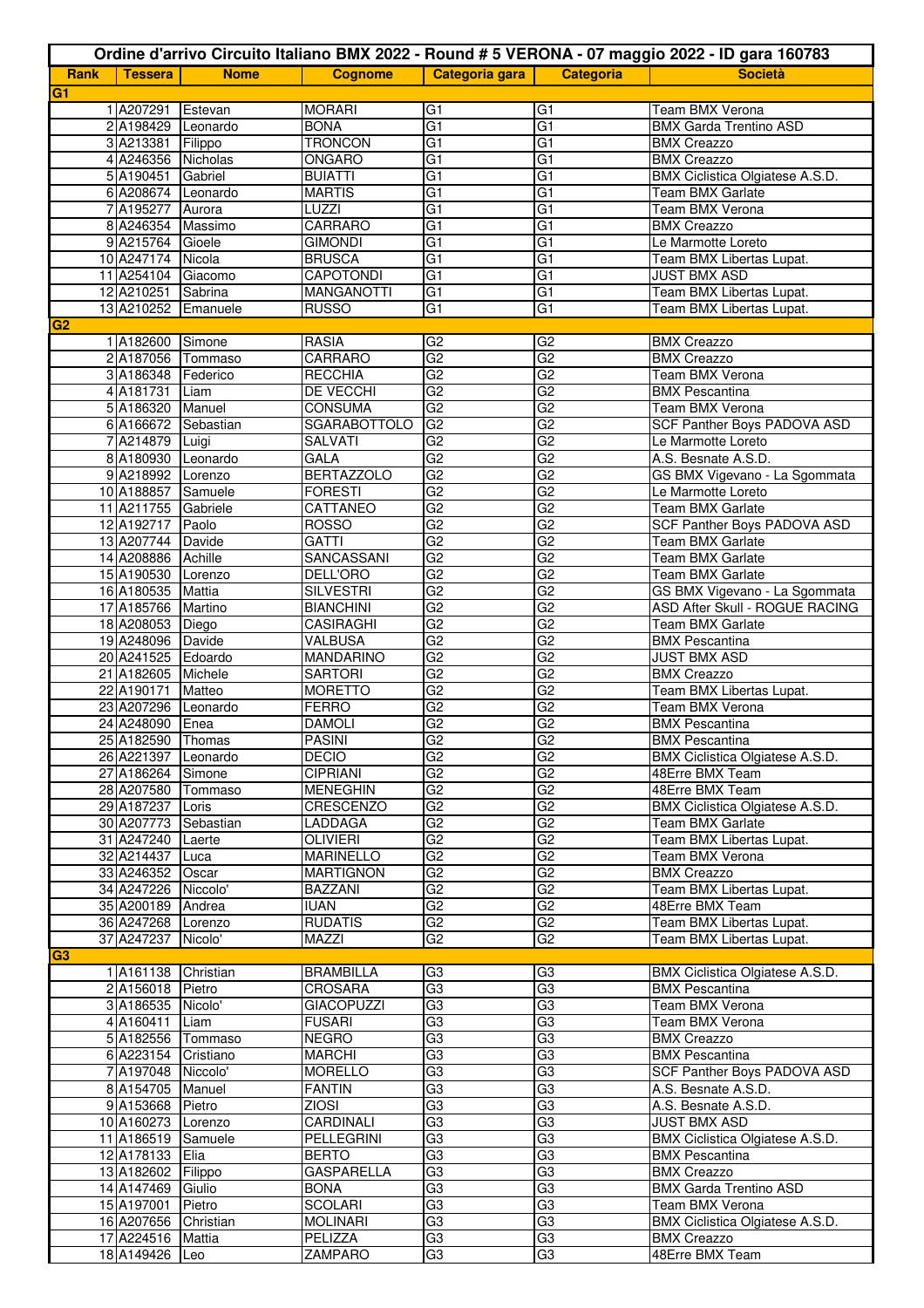|                         | 19 A186321             | Manuel                      | <b>PICCOLI</b>                     | G3                                                               | G3              | Team BMX Verona                                          |
|-------------------------|------------------------|-----------------------------|------------------------------------|------------------------------------------------------------------|-----------------|----------------------------------------------------------|
|                         | 20 A158389             | Carlo                       | <b>PISELLO</b>                     | G3                                                               | G3              | <b>JUST BMX ASD</b>                                      |
|                         | 21 A187134 Stefano     |                             | ADAMI                              | G <sub>3</sub>                                                   | G3              | Team BMX Verona                                          |
|                         |                        | 22 A207340 Diego Antonio    | <b>MARCHINI</b>                    | G3                                                               | $\overline{G3}$ | GS BMX Vigevano - La Sgommata                            |
|                         | 23 A208119 Leonardo    |                             | <b>PERONE</b>                      | G3                                                               | G3              | A.S. Besnate A.S.D.                                      |
|                         | 24 A226454 Filippo     |                             | <b>TESTA</b>                       | G3                                                               | $\overline{G3}$ | <b>SCF Panther Boys PADOVA ASD</b>                       |
|                         | 25 A153657             | Tommaso                     | <b>MANDATELLI</b>                  | G <sub>3</sub>                                                   | G3              | A.S. Besnate A.S.D.                                      |
|                         | 26 A183799             | Gregorio                    | <b>GIANNETTI</b>                   | $\overline{G}3$                                                  | G3              | <b>JUST BMX ASD</b>                                      |
|                         | 27 A211666             | Martino Done'               | <b>VIGOLO</b>                      | G <sub>3</sub>                                                   | G3              | <b>BMX Creazzo</b>                                       |
|                         | 28 A187030             | Mattia                      | <b>SANTIN</b>                      | G3                                                               | $\overline{G3}$ | <b>BMX Creazzo</b>                                       |
|                         | 29 A160690             | Giulio                      | CATTANEO                           | G <sub>3</sub>                                                   | G3              | GS BMX Vigevano - La Sgommata                            |
|                         | 30 A181973             | Pietro                      | <b>BRIVIO</b>                      | G3                                                               | G3              | A.S. Besnate A.S.D.                                      |
|                         | 31 A211668             |                             | <b>D'ANGELO</b>                    | G3                                                               | G3              | <b>BMX Creazzo</b>                                       |
|                         |                        | Raoul                       |                                    |                                                                  |                 |                                                          |
|                         | 32 A160691             | Marco                       | CATTANEO                           | G3                                                               | $\overline{G3}$ | GS BMX Vigevano - La Sgommata                            |
|                         | 33 A190531             | Logan                       | <b>BRIOSCHI PISTOIA G3</b>         |                                                                  | G3              | Team BMX Garlate                                         |
|                         | 34 A211653             | Pietro                      | DAL LAGO                           | G <sub>3</sub>                                                   | G3              | <b>BMX Creazzo</b>                                       |
|                         | 35 A166649             | Enrico                      | <b>PERIN</b>                       | G3                                                               | G3              | <b>SCF Panther Boys PADOVA ASD</b>                       |
|                         |                        | 36 A184282 Liam Francesco   | CALO'                              | G3                                                               | $\overline{G}3$ | <b>BMX Garda Trentino ASD</b>                            |
|                         | 37 A187143             | Giada                       | <b>LAVARRA</b>                     | G <sub>3</sub>                                                   | G3              | <b>BMX Creazzo</b>                                       |
|                         | 38 A242792             | Elia                        | <b>MAZZUCATO</b>                   | $\overline{G}3$                                                  | G3              | <b>SCF Panther Boys PADOVA ASD</b>                       |
|                         | 39 A186347             | Leonardo                    | LUZZI                              | G3                                                               | G3              | <b>Team BMX Verona</b>                                   |
|                         | 40 A210273             | Alessandro                  | <b>ORTOLANI</b>                    | G3                                                               | G3              | <b>JUST BMX ASD</b>                                      |
|                         | 41 A249043 Filippo     |                             | <b>ARMINO</b>                      | G3                                                               | G3              | <b>JUST BMX ASD</b>                                      |
|                         | 42 A198686             | Elia                        | PEDROLLI                           | $\overline{G3}$                                                  | $\overline{G3}$ | <b>JUST BMX ASD</b>                                      |
| G <sub>4</sub>          |                        |                             |                                    |                                                                  |                 |                                                          |
|                         | 1 A161695              | Nicolas                     | <b>MANGANOTTI</b>                  | G4                                                               | G4              | Team BMX Libertas Lupat.                                 |
|                         |                        |                             |                                    | G4                                                               | G4              |                                                          |
|                         | 2 A224694 Giorgio      |                             | <b>BOSCHINI</b>                    |                                                                  |                 | <b>SCF Panther Boys PADOVA ASD</b>                       |
|                         | 3 A160689 Leonardo     |                             | <b>NESI</b>                        | G4                                                               | $\overline{G4}$ | <b>Team BMX Verona</b>                                   |
|                         | 4 A130234              | Nicolo                      | <b>GIGLIOTTI</b>                   | G4                                                               | G4              | BMX Ciclistica Olgiatese A.S.D.                          |
|                         | 5 A146525              | Federico                    | <b>MONTESEL</b>                    | G4                                                               | G4              | 48Erre BMX Team                                          |
|                         |                        | 6 A160848 Lorenzo Francesco | PREZIO                             | G4                                                               | $\overline{G4}$ | <b>BMX Creazzo</b>                                       |
|                         | 7A182611               | Giulio                      | <b>TRONCON</b>                     | G4                                                               | G4              | <b>BMX Creazzo</b>                                       |
|                         | 8 A130005              | Andrea                      | <b>PUSHI</b>                       | G4                                                               | G4              | <b>ASD After Skull - ROGUE RACING</b>                    |
|                         | 9 A148882              | Niccolo <sup>'</sup>        | <b>ROSSETTO</b>                    | G4                                                               | G4              | <b>SCF Panther Boys PADOVA ASD</b>                       |
|                         | 10 A187306 Leonardo    |                             | <b>GALASSI</b>                     | G4                                                               | $\overline{G4}$ | BMX Ciclistica Olgiatese A.S.D.                          |
|                         | 11 A136037             | Riccardo                    | <b>GIARETTA</b>                    | G4                                                               | G4              | Team BMX Libertas Lupat.                                 |
|                         | 12 A210187             | Marco                       | <b>CLERISSI</b>                    | G4                                                               | G4              | <b>JUST BMX ASD</b>                                      |
|                         | 13 A187042 Leonardo    |                             | <b>ZORDAN</b>                      | G4                                                               | G4              | <b>BMX Creazzo</b>                                       |
|                         | 14 A212723             | Federico                    | <b>ZORZA</b>                       | $\overline{G4}$                                                  | $\overline{G4}$ | Caravaggio Offroad                                       |
|                         | 15 A207292             | Pablo                       | <b>MORARI</b>                      | G4                                                               | G4              | <b>Team BMX Verona</b>                                   |
|                         |                        | Manuel                      |                                    | $\overline{G4}$                                                  | G4              | <b>Team BMX Verona</b>                                   |
|                         | 16 A185981             |                             | ZOCCA                              |                                                                  |                 |                                                          |
|                         | 17 A180828             | Cesare                      | <b>TAVERNINI</b>                   | $\overline{G4}$                                                  | $\overline{G4}$ | <b>BMX Garda Trentino ASD</b>                            |
|                         | 18 A151562 Leonardo    |                             | <b>DUSATTI</b>                     | G4                                                               | G4              | <b>BMX Garda Trentino ASD</b>                            |
|                         | 19 A173168 Ettore      |                             | <b>BELLONI</b>                     | G <sub>4</sub>                                                   | G4              | Team BMX Verona                                          |
|                         | 20 A151560             | Alessio                     | <b>CIAGHI</b>                      | G4                                                               | G4              | <b>BMX Garda Trentino ASD</b>                            |
|                         | 21 A182609             | Lorenzo                     | <b>MENEGUZZO</b>                   | G4                                                               | G4              | <b>BMX Creazzo</b>                                       |
|                         | 22 A187137             | Simone                      | <b>MELCHIOTTI</b>                  | G4                                                               | G4              | Team BMX Verona                                          |
|                         | 23 A183477             | Giorgio                     | RAVAZZANI                          | G4                                                               | G4              | BMX Ciclistica Olgiatese A.S.D.                          |
|                         | 24 A164452             | Sebastiano                  | CANZIANI                           | $\overline{G4}$                                                  | $\overline{G4}$ | Team BMX Garlate                                         |
|                         | 25 A181425             | Pietro                      | <b>BONIZZI</b>                     | G4                                                               | G4              | Caravaggio Offroad                                       |
|                         | 26 A160856             | Tommaso                     | <b>GALASSI</b>                     | $\overline{G4}$                                                  | $\overline{G4}$ | <b>BMX Creazzo</b>                                       |
|                         | 27 A187340             | Marco                       | <b>MENEGHINI</b>                   | G4                                                               | G4              | A.S. Besnate A.S.D.                                      |
|                         | 28 A160862             | Nicolo'                     | LAVARRA                            | G4                                                               | G4              | <b>BMX Creazzo</b>                                       |
|                         | 29 A181901             | Kevin                       | <b>GIULIVI</b>                     | G4                                                               | G4              | Caravaggio Offroad                                       |
|                         |                        |                             |                                    |                                                                  |                 |                                                          |
|                         |                        |                             |                                    |                                                                  |                 |                                                          |
|                         | 30 A185980             | Filippo                     | <b>TURRI</b>                       | G4                                                               | G4              | Team BMX Verona                                          |
|                         | 31 A164448             | Francesco                   | <b>CASLINI</b>                     | G4                                                               | G4              | <b>Team BMX Garlate</b>                                  |
|                         | 32 A247235             | Riccardo                    | <b>MARCANTONI</b>                  | $\overline{G4}$                                                  | G4              | Team BMX Libertas Lupat.                                 |
|                         | 33 A161216             | Andrea                      | <b>ALLEGRUCCI</b>                  | G4                                                               | G4              | JUST BMX ASD                                             |
|                         | 34 A244100             | Marco                       | <b>BALESTRAZZI</b>                 | G4                                                               | $\overline{G4}$ | Le Marmotte Loreto                                       |
|                         | 35 A245881             | Tommaso                     | <b>BIANCOVISO</b>                  | G <sub>4</sub>                                                   | G4              | <b>BMX Creazzo</b>                                       |
|                         | 36 A204691             | Francesco                   | <b>BAZZANI</b>                     | $\overline{G4}$                                                  | $\overline{G4}$ | Team BMX Libertas Lupat.                                 |
|                         | 37 A185989             | Alessandro                  | <b>IUAN</b>                        | G4                                                               | G4              | 48Erre BMX Team                                          |
|                         | 38 A210399             | Christian                   | <b>LIGORIO</b>                     | $\overline{G4}$                                                  | $\overline{G4}$ | Team BMX Verona                                          |
|                         | 39 A200178             | Filippo                     | AZZAN                              | G4                                                               | G4              | 48Erre BMX Team                                          |
|                         |                        | Stefan                      |                                    |                                                                  |                 |                                                          |
|                         | 40 A210674             |                             | <b>GIRARDI</b><br><b>LONGARINI</b> | $\overline{G4}$                                                  | G4              | Team BMX Libertas Lupat.<br>JUST BMX ASD                 |
|                         | 41 A237963             | Tommaso                     |                                    | G4                                                               | G4              |                                                          |
|                         | 42 A214868 Paolo       |                             | <b>STOLFI</b>                      | G4                                                               | $\overline{G4}$ | Le Marmotte Loreto                                       |
| <b>CRUISER UNDER 39</b> |                        |                             |                                    |                                                                  |                 |                                                          |
|                         | 1 701156D Alessio      |                             | <b>RONCHETTI</b>                   | Cruiser Under 39 Cruiser 17-24                                   |                 | BMX Ciclistica Olgiatese A.S.D.                          |
|                         | 2684794U               | Francesco                   | <b>DERME</b>                       | Cruiser Under 39 Cruiser 25-29                                   |                 | SCF Panther Boys PADOVA ASD                              |
|                         | 3 719676P              | Andrea                      | <b>RONCHETTI</b>                   | Cruiser Under 39 Cruiser 17-24                                   |                 | BMX Ciclistica Olgiatese A.S.D.                          |
|                         | 4 A098058<br>5 980458G | Manuel<br>Giovanni          | <b>BARETTI</b><br><b>BERTO</b>     | Cruiser Under 39 Cruiser 30-39<br>Cruiser Under 39 Cruiser 30-39 |                 | Le Marmotte Loreto<br><b>SCF Panther Boys PADOVA ASD</b> |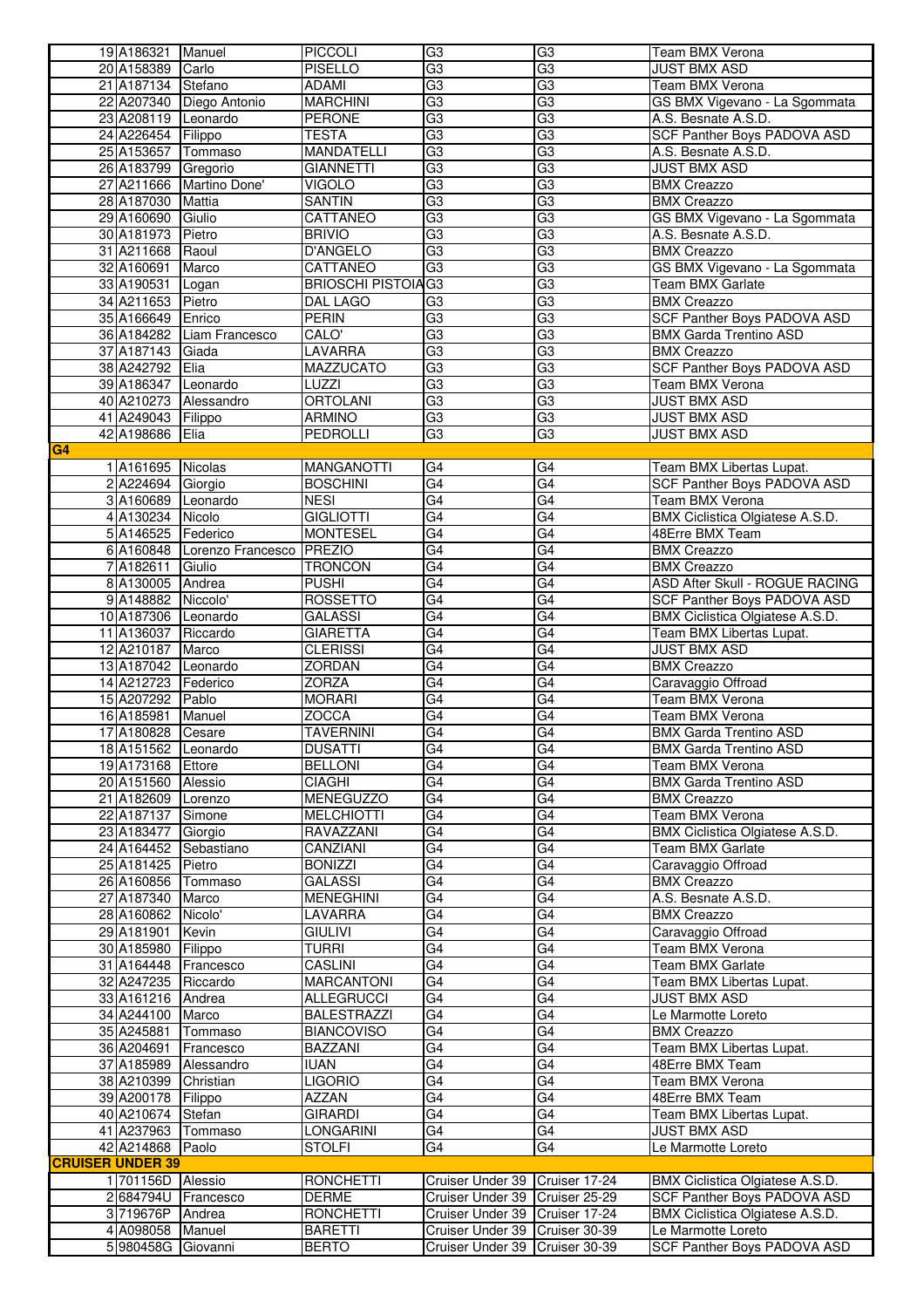|                    | 6 A098640 Mattia    |                      | CASTELNUOVO          | Cruiser Under 39 Cruiser Allievi |                                                     | BMX Ciclistica Olgiatese A.S.D.                                     |
|--------------------|---------------------|----------------------|----------------------|----------------------------------|-----------------------------------------------------|---------------------------------------------------------------------|
|                    | 7A174847            | Giorgio              | VALSECCHI            |                                  |                                                     | Cruiser Under 39 Cruiser Esordienti Team BMX Garlate                |
|                    | 8 881333K Davide    |                      | <b>GALLI</b>         | Cruiser Under 39 Cruiser 17-24   |                                                     | <b>BMX Team Alto Adige Südtirol</b>                                 |
|                    |                     | 9 A239416 Alessandro | VALSECCHI            | Cruiser Under 39 Cruiser Allievi |                                                     | <b>Team BMX Garlate</b>                                             |
|                    | 10 A132264          | Alessandro           | CROCE                | Cruiser Under 39 Cruiser 30-39   |                                                     | BMX Ciclistica Olgiatese A.S.D.                                     |
|                    | 11 A177217          | Cecilia              | <b>ELERDINI</b>      | Cruiser Under 39 Cruiser 17-24   |                                                     | SCF Panther Boys PADOVA ASD                                         |
|                    | 12 A153292 Niki     |                      | <b>BROGGIO</b>       | Cruiser Under 39 Cruiser 17-24   |                                                     | Team BMX Libertas Lupat.                                            |
| <b>CRUISER 40+</b> |                     |                      |                      |                                  |                                                     |                                                                     |
|                    | 1355373J            | Piero                | <b>PIOVESAN</b>      |                                  |                                                     | Cruiser 40 & Over Cruiser 40 & Over SCF Panther Boys PADOVA ASD     |
|                    | 2 A122013           | Marco                | <b>GAULE</b>         |                                  | Cruiser 40 & Over Cruiser 40 & Over BMX Pescantina  |                                                                     |
|                    | 3 A000347           | Vittorio             | <b>SARTORI</b>       |                                  | Cruiser 40 & Over Cruiser 40 & Over BMX Creazzo     |                                                                     |
|                    | 4 A113321           | Flavio               | CASTELNUOVO          |                                  |                                                     | Cruiser 40 & Over Cruiser 40 & Over BMX Ciclistica Olgiatese A.S.D. |
|                    | 5 A115991           | Oscar                | TAMI                 |                                  |                                                     | Cruiser 40 & Over Cruiser 40 & Over Team BMX Garlate                |
|                    | 6A111482            | Cristian             | CARRARO              |                                  | Cruiser 40 & Over Cruiser 40 & Over BMX Creazzo     |                                                                     |
|                    | 7A201307            | Leonardo             | <b>PISELLO</b>       |                                  | Cruiser 40 & Over Cruiser 40 & Over JUST BMX ASD    |                                                                     |
|                    | 8 A198863           | Giovanni             | <b>GIANNETTI</b>     |                                  | Cruiser 40 & Over Cruiser 40 & Over JUST BMX ASD    |                                                                     |
|                    | 9 A226486 Matteo    |                      | <b>MORELLO</b>       |                                  |                                                     | Cruiser 40 & Over Cruiser 40 & Over SCF Panther Boys PADOVA ASD     |
|                    | 10 A160112          | Giuseppe             | <b>SALETTI</b>       |                                  |                                                     | Cruiser 40 & Over Cruiser 40 & Over   BMX Action Cremona A.S.D.     |
|                    | 11 A029039          | Lorenzo              | <b>ROVELLI</b>       |                                  |                                                     | Cruiser 40 & Over Cruiser 40 & Over Team BMX Garlate                |
|                    | 12 A245903          | Andrea               | <b>SANTIN</b>        |                                  | Cruiser 40 & Over Cruiser 40 & Over BMX Creazzo     |                                                                     |
|                    | 13 A062284          | Michele              | <b>GUARIGLIA</b>     |                                  |                                                     | Cruiser 40 & Over Cruiser 40 & Over BMX Ciclistica Olgiatese A.S.D. |
|                    | 14 A167300          | Alessandro           | <b>LENA</b>          |                                  | Cruiser 40 & Over Cruiser 40 & Over 48Erre BMX Team |                                                                     |
|                    | 15 A136071          | Diego                | <b>FUSARI</b>        |                                  |                                                     | Cruiser 40 & Over Cruiser 40 & Over Team BMX Libertas Lupat.        |
|                    | 16 A148888          | Giuseppe             | <b>DALLA VECCHIA</b> |                                  |                                                     | Cruiser 40 & Over Cruiser 40 & Over SCF Panther Boys PADOVA ASD     |
|                    | 17 A163572          | Marco                | <b>GENNARI</b>       |                                  | Cruiser 40 & Over Cruiser 40 & Over BMX Creazzo     |                                                                     |
|                    | 18 A136066          | Luca                 | <b>BROGGIO</b>       |                                  |                                                     | Cruiser 40 & Over Cruiser 40 & Over Team BMX Libertas Lupat.        |
|                    | 19 A201310          | Enrico               | CARDINALI            |                                  | Cruiser 40 & Over Cruiser 40 & Over JUST BMX ASD    |                                                                     |
|                    | 20 A240951          | Claudia              | CASI                 |                                  |                                                     | Cruiser 40 & Over Cruiser 40 & Over ASD After Skull - ROGUE RACING  |
| G <sub>5</sub>     |                     |                      |                      |                                  |                                                     |                                                                     |
|                    | 1 A086877           | Tommaso              | <b>BRAVI</b>         | G5                               | G <sub>5</sub>                                      | Team BMX Garlate                                                    |
|                    | 2 A132506           | Niccolo <sup>'</sup> | <b>SCOLARI</b>       | G <sub>5</sub>                   | $\overline{G5}$                                     | Team BMX Verona                                                     |
|                    | 3 A076239           | Liam                 | <b>TOMIZIOLI</b>     | G <sub>5</sub>                   | G <sub>5</sub>                                      | <b>BMX Pescantina</b>                                               |
|                    | 4 A108525           | Enea                 | <b>BROGGIO</b>       | G <sub>5</sub>                   | G <sub>5</sub>                                      | Team BMX Libertas Lupat.                                            |
|                    | 5 A139193 Lorenzo   |                      | <b>MAZZOLENI</b>     | G <sub>5</sub>                   | G <sub>5</sub>                                      | Team BMX Garlate                                                    |
|                    | 6 A092131           | Edoardo              | DISARO'              | G <sub>5</sub>                   | $\overline{G5}$                                     | <b>SCF Panther Boys PADOVA ASD</b>                                  |
|                    | 7A136426            | Riccardo             | <b>MARAGNA</b>       | G <sub>5</sub>                   | G <sub>5</sub>                                      | <b>BMX Pescantina</b>                                               |
|                    | 8 A108538           | Christian            | LUCENTE              | $\overline{G5}$                  | $\overline{G5}$                                     | <b>BMX Pescantina</b>                                               |
|                    | 9 A093127           | Tommaso              | <b>ARTICO</b>        | G <sub>5</sub>                   | G <sub>5</sub>                                      | SCF Panther Boys PADOVA ASD                                         |
|                    | 10 ET14029          | Kirsten              | <b>POLLINI</b>       | $\overline{G5}$                  | $\overline{G5}$                                     | <b>BMX-Club Zetzwil</b>                                             |
|                    | 11 A082185 Tommaso  |                      | RITARDATI            | G <sub>5</sub>                   | G5                                                  | <b>BMX Creazzo</b>                                                  |
|                    | 12 A082841          | Lorenzo              | <b>MUCELLI</b>       | G <sub>5</sub>                   | $\overline{G5}$                                     | BMX Ciclistica Olgiatese A.S.D.                                     |
|                    | 13 A242664 Riccardo |                      | <b>ANTONA</b>        | G <sub>5</sub>                   | $\overline{G5}$                                     | GS BMX Vigevano - La Sgommata                                       |
|                    | 14 A108529 Matteo   |                      | <b>FANTATO</b>       | G <sub>5</sub>                   | G <sub>5</sub>                                      | Team BMX Libertas Lupat.                                            |
|                    | 15 A137972 Nicolo'  |                      | CATTANEO             | G5                               | G5                                                  | BMX Ciclistica Olgiatese A.S.D.                                     |
|                    | 16 A209060          | Chiara               | <b>MATTEI</b>        | $\overline{G5}$                  | G <sub>5</sub>                                      | <b>BMX Garda Trentino ASD</b>                                       |
|                    | 17 A139904          | Matteo               | <b>RACCAGNI</b>      | G5                               | G5                                                  | Team BMX Garlate                                                    |
|                    | 18 A108536          | Pietro               | LONGO                | G5                               | $\overline{G5}$                                     | Team BMX Libertas Lupat.                                            |
|                    | 19 A076249          | Leonardo             | <b>MORETTO</b>       | G <sub>5</sub>                   | G5                                                  | Team BMX Libertas Lupat.                                            |
|                    | 20 A156142 Stefano  |                      | <b>CONTERNO</b>      | G5                               | $\overline{G5}$                                     | A.S. Besnate A.S.D.                                                 |
|                    | 21 A185982          | Pietro               | <b>MARCHI</b>        | G <sub>5</sub>                   | G5                                                  | Team BMX Verona                                                     |
|                    | 22 A198855          | Francesco            | <b>GIANNETTI</b>     | $\overline{G5}$                  | $\overline{G5}$                                     | <b>JUST BMX ASD</b>                                                 |
|                    | 23 A141906          | Gianmario            | <b>VESCHINI</b>      | G <sub>5</sub>                   | $\overline{G5}$                                     | <b>JUST BMX ASD</b>                                                 |
|                    | 24 A191029          | Pietro               | <b>TONIN</b>         | $\overline{G5}$                  | G <sub>5</sub>                                      | SCF Panther Boys PADOVA ASD                                         |
|                    | 25 A163417          | Nicolo'              | <b>DE VECCHI</b>     | G <sub>5</sub>                   | G5                                                  | Team BMX Libertas Lupat.                                            |
|                    | 26 A227802          | Simone               | <b>MINGARDI</b>      | G5                               | $\overline{G5}$                                     | Caravaggio Offroad                                                  |
|                    | 27 A243739          | Lorenzo              | <b>MALAFRONTE</b>    | G <sub>5</sub>                   | G <sub>5</sub>                                      | Le Marmotte Loreto                                                  |
|                    | 28 A154721          | Leonardo             | CANALE               | G <sub>5</sub>                   | $\overline{G5}$                                     | ASD After Skull - ROGUE RACING                                      |
|                    | 29 A213368          | Tommaso              | <b>MATTEAZZI</b>     | G <sub>5</sub>                   | G5                                                  | BMX Ciclistica Olgiatese A.S.D.                                     |
|                    | 30 A248095          | Francesco            | <b>ROSSI</b>         | G <sub>5</sub>                   | $\overline{G5}$                                     | <b>BMX Pescantina</b>                                               |
|                    | 31 A247178          | Sofia                | <b>BRUSCA</b>        | G5                               | G <sub>5</sub>                                      | Team BMX Libertas Lupat.                                            |
|                    | 32 A208846          | Mirko                | <b>BERTONI</b>       | G <sub>5</sub>                   | $\overline{G5}$                                     | <b>BMX Garda Trentino ASD</b>                                       |
|                    | 33 A160898          | Gabriele             | <b>PREVEATO</b>      | G <sub>5</sub>                   | G <sub>5</sub>                                      | A.S. Besnate A.S.D.                                                 |
|                    | 34 A139905          | Stefano              | <b>CRIPPA</b>        | G5                               | G5                                                  | Team BMX Garlate                                                    |
|                    | 35 A186346          | Andrea               | <b>VINCI</b>         | G <sub>5</sub>                   | G <sub>5</sub>                                      | Team BMX Verona                                                     |
|                    | 36 A228459          | Leonardo             | <b>BETTELLA</b>      | G <sub>5</sub>                   | $\overline{G5}$                                     | SCF Panther Boys PADOVA ASD                                         |
|                    | 37 A192396          | Olivia Lucilla       | <b>FORMICA</b>       | G <sub>5</sub>                   | $\overline{G5}$                                     | <b>JUST BMX ASD</b>                                                 |
|                    | 38 A212561          | Chiara               | <b>FRALLINA</b>      | G5                               | $\overline{G5}$                                     | A.S. Besnate A.S.D.                                                 |
|                    | 39 A227138          | Edoardo              | <b>CAVIGLIANI</b>    | G <sub>5</sub>                   | G5                                                  | GS BMX Vigevano - La Sgommata                                       |
|                    | 40 A207650          | Matteo               | <b>SANGIORGIO</b>    | $\overline{G5}$                  | $\overline{G5}$                                     | BMX Ciclistica Olgiatese A.S.D.                                     |
|                    | 41 A188882          | Filippo              | <b>MISURACA</b>      | G <sub>5</sub>                   | G5                                                  | Le Marmotte Loreto                                                  |
| G <sub>6</sub>     |                     |                      |                      |                                  |                                                     |                                                                     |
|                    | 1 A073248 Matteo    |                      | <b>MARIANI</b>       | G <sub>6</sub>                   | G6                                                  | Maikun Factory Team ASD                                             |
|                    | 2 A156959 Martino   |                      | <b>CASLINI</b>       | G <sub>6</sub>                   | $\overline{G6}$                                     | Team BMX Garlate                                                    |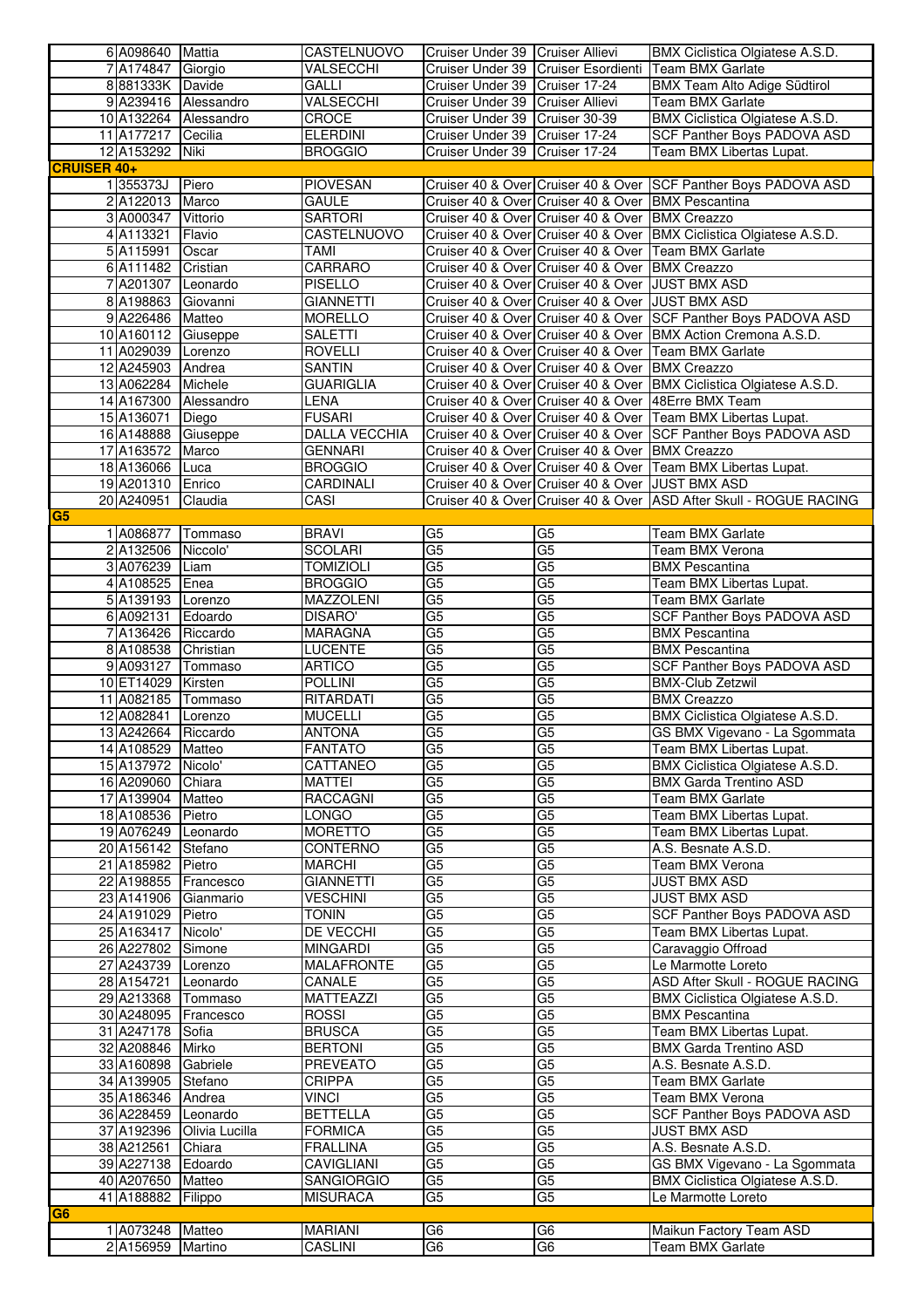|                   | 3 A107629 William   |                             | <b>GAULE</b>      | G6              | G <sub>6</sub>                      | <b>BMX Pescantina</b>              |
|-------------------|---------------------|-----------------------------|-------------------|-----------------|-------------------------------------|------------------------------------|
|                   | 4 A095607 Aronne    |                             | <b>TAMI</b>       | $\overline{G6}$ | G <sub>6</sub>                      | <b>Team BMX Garlate</b>            |
|                   | 5 A153659 Jonathan  |                             | <b>MADDALENA</b>  | G <sub>6</sub>  | $\overline{G6}$                     | A.S. Besnate A.S.D.                |
|                   | 6 A152482 Tommaso   |                             | CORTOSE           | G <sub>6</sub>  | $\overline{G6}$                     | BMX Ciclistica Olgiatese A.S.D.    |
|                   | 7 A201096 Nicola    |                             | <b>MARZARI</b>    | G <sub>6</sub>  | G <sub>6</sub>                      | <b>BMX Pescantina</b>              |
|                   | 8 A129756           | Andrea                      | <b>GAFFEO</b>     | $\overline{G6}$ | $\overline{G6}$                     | A.S. Besnate A.S.D.                |
|                   | 9 A082258           | Vittorio                    | <b>SAMA</b>       | G6              | G <sub>6</sub>                      | Team BMX Verona                    |
|                   | 10 A162320          | Riccardo                    | <b>BRIZZOLARI</b> | $\overline{G6}$ | G <sub>6</sub>                      | <b>BMX Pescantina</b>              |
|                   | 11 A164838 Riccardo |                             | <b>GIRELLI</b>    | G6              | G <sub>6</sub>                      | <b>BMX Pescantina</b>              |
|                   | 12 A237613 Federico |                             | QUARTERONI        | G <sub>6</sub>  | $\overline{\overline{\mathsf{G6}}}$ | Caravaggio Offroad                 |
|                   | 13 A067107 Emanuele |                             | <b>TIOZZO</b>     | G <sub>6</sub>  | G <sub>6</sub>                      | <b>SCF Panther Boys PADOVA ASD</b> |
|                   | 14 A102964 Tommaso  |                             | <b>TURETTA</b>    | G <sub>6</sub>  | $\overline{G6}$                     | <b>BMX Creazzo</b>                 |
|                   | 15 A102862 Rayan    |                             | <b>MAGOSSO</b>    | G <sub>6</sub>  | $\overline{G6}$                     | <b>Team BMX Verona</b>             |
|                   | 16 A065462 Leonardo |                             | PIZZINI           | $\overline{G6}$ | $\overline{G6}$                     | <b>BMX Pescantina</b>              |
|                   | 17 A208816 Riccardo |                             | <b>GOBBIN</b>     | G <sub>6</sub>  | G <sub>6</sub>                      | <b>SCF Panther Boys PADOVA ASD</b> |
|                   | 18 A226487          | Gianluca                    | <b>MORELLO</b>    | $\overline{G6}$ | G <sub>6</sub>                      | SCF Panther Boys PADOVA ASD        |
|                   | 19 A132505          | Mario                       | <b>VALENTI</b>    | G6              | G <sub>6</sub>                      | Team BMX Verona                    |
|                   | 20 A073207          | Andrea                      | ZANETTI           | $\overline{G6}$ | $\overline{G6}$                     | <b>BMX Creazzo</b>                 |
|                   | 21 A147327          | Giacomo                     | ZANGANI           | G <sub>6</sub>  | G <sub>6</sub>                      | <b>Team BMX Garlate</b>            |
|                   | 22 A182601          | Tommaso                     | <b>GASPARELLA</b> | G <sub>6</sub>  | $\overline{G6}$                     | <b>BMX Creazzo</b>                 |
|                   | 23 A103103 Andrea   |                             | PELIZZARI         | G <sub>6</sub>  | G <sub>6</sub>                      | <b>BMX Creazzo</b>                 |
|                   | 24 A108532 Leonardo |                             | <b>FRANCHINI</b>  | $\overline{G6}$ | $\overline{G6}$                     | Team BMX Libertas Lupat.           |
|                   | 25 A134137          | Andrea                      | ONETTI            | G6              | G <sub>6</sub>                      | BMX Ciclistica Olgiatese A.S.D.    |
|                   | 26 A070077          | Emanuele                    | <b>D'URSO</b>     | $\overline{G6}$ | G <sub>6</sub>                      | 48Erre BMX Team                    |
|                   | 27 A065376          | Paolo                       | PELI              | G6              | G <sub>6</sub>                      | <b>Team BMX Verona</b>             |
|                   | 28 A248089          | Cristian                    | <b>BRUNO</b>      | G6              | G <sub>6</sub>                      | <b>BMX Pescantina</b>              |
|                   | 29 A177722          | Mattia                      | <b>RIVA</b>       | G6              | $\overline{G6}$                     | SCF Panther Boys PADOVA ASD        |
|                   |                     | 30 A226489 Mattia Alexander | <b>NORDIN</b>     | G <sub>6</sub>  | G <sub>6</sub>                      | SCF Panther Boys PADOVA ASD        |
|                   |                     | 31 A223058 Alessandro       | <b>FEDRIGO</b>    | G <sub>6</sub>  | G <sub>6</sub>                      | <b>BMX Pescantina</b>              |
|                   | 32 A160115 Leonardo |                             | DE VITTOR         | G6              | G <sub>6</sub>                      | 48Erre BMX Team                    |
|                   | 33 A108535 Tommaso  |                             | <b>GIARETTA</b>   | $\overline{G6}$ | $\overline{G6}$                     | Team BMX Libertas Lupat.           |
|                   |                     | 34 A124066 Valentino Denis  | <b>CUDINI</b>     | G6              | G <sub>6</sub>                      | 48Erre BMX Team                    |
|                   | 35 A211665          | Gabriele                    | PELLIZZARO        | $\overline{G6}$ | G <sub>6</sub>                      | <b>BMX Creazzo</b>                 |
|                   | 36 A132914 Giacomo  |                             | <b>VESCHINI</b>   | G6              | G <sub>6</sub>                      | <b>JUST BMX ASD</b>                |
|                   | 37 A223060          | Giovanni Silvio             | <b>GREPPI</b>     | $\overline{G6}$ | $\overline{G6}$                     | <b>BMX Pescantina</b>              |
|                   | 38 A247210 Federico |                             | <b>BAMPA</b>      | G <sub>6</sub>  | G <sub>6</sub>                      | Team BMX Libertas Lupat.           |
|                   | 39 A211872          | Riccardo                    | <b>CORNAGGIA</b>  | $\overline{G6}$ | G <sub>6</sub>                      | Team BMX Garlate                   |
|                   | 40 A217188          | Joey                        | <b>MINISSALE</b>  | G <sub>6</sub>  | G <sub>6</sub>                      | <b>Team BMX Verona</b>             |
|                   | 41 A161884          | Mattia                      | <b>MANTOVANI</b>  | $\overline{G6}$ | $\overline{G6}$                     | Team BMX Libertas Lupat.           |
|                   | 42 A243754          | Gioele                      | <b>TAIOCCHI</b>   | G <sub>6</sub>  | G <sub>6</sub>                      | Le Marmotte Loreto                 |
|                   | 43 A247232          | Elia                        | CASTELLANI        | $\overline{G6}$ | G <sub>6</sub>                      | Team BMX Libertas Lupat.           |
|                   | 44 A249027          | Pietro                      | <b>TORELLI</b>    | G6              | G <sub>6</sub>                      | <b>JUST BMX ASD</b>                |
|                   | 45 A187048 Riccardo |                             | FERRARI           | G <sub>6</sub>  | G6                                  | <b>BMX Creazzo</b>                 |
|                   | 46 A211155 Lorenzo  |                             | <b>NICOLIN</b>    | G <sub>6</sub>  | $\overline{G6}$                     | <b>BMX Creazzo</b>                 |
| <b>ESORDIENTI</b> |                     |                             |                   |                 |                                     |                                    |
|                   | 1 A046792           | Elia                        | <b>ZOCCA</b>      | Esordienti      | Esordienti                          | <b>Team BMX Verona</b>             |
|                   | 2 A010503           | Alex                        | <b>CHIANDETTI</b> | Esordienti      | Esordienti                          | 48Erre BMX Team                    |
|                   | 3 A080148           | Andrea                      | <b>CAVALLIN</b>   | Esordienti      | Esordienti                          | BMX Ciclistica Olgiatese A.S.D.    |
|                   | 4 A046882           | Filippo                     | <b>CUSUMANO</b>   | Esordienti      | Esordienti                          | Caravaggio Offroad                 |
|                   | 5 A068054           | Matteo                      | <b>ZULLATO</b>    | Esordienti      | Esordienti                          | <b>SCF Panther Boys PADOVA ASD</b> |
|                   | 6 A036979           | Mattia                      | <b>COLOMBO</b>    | Esordienti      | Esordienti                          | A.S. Besnate A.S.D.                |
|                   | 7 A041776           | Matteo                      | <b>FERRARI</b>    | Esordienti      | Esordienti                          | Team BMX Verona                    |
|                   | 8 A013581           | Marco                       | <b>DEL TONGO</b>  | Esordienti      | Esordienti                          | <b>BMX Creazzo</b>                 |
|                   | 9 999431L           | Federico                    | <b>CORBANI</b>    | Esordienti      | Esordienti                          | A.S. Besnate A.S.D.                |
|                   | 10 A132513          | Nicolo'                     | <b>PUGGIA</b>     | Esordienti      | Esordienti                          | Team BMX Verona                    |
|                   | 11 A102939          | Michele                     | <b>LENA</b>       | Esordienti      | Esordienti                          | 48Erre BMX Team                    |
|                   | 12 A136009          | Elia                        | <b>SALONIA</b>    | Esordienti      | Esordienti                          | Team BMX Libertas Lupat.           |
|                   | 13 ET14030          | Nathan                      | <b>POLLINI</b>    | Esordienti      | Esordienti                          | <b>BMX-Club Zetzwil</b>            |
|                   | 14 A064889          | Mirco                       | <b>CROCE</b>      | Esordienti      | Esordienti                          | BMX Ciclistica Olgiatese A.S.D.    |
|                   | 15 A020508          | Manuel                      | <b>TROMBETTA</b>  | Esordienti      | Esordienti                          | BMX Ciclistica Olgiatese A.S.D.    |
|                   | 16 A046872          | Leonardo                    | CARRARO           | Esordienti      | Esordienti                          | <b>BMX Creazzo</b>                 |
|                   | 17 A204268          | Rocco                       | <b>D'AMBROSIO</b> | Esordienti      | Esordienti                          | ASD After Skull - ROGUE RACING     |
|                   | 18 A070137          | Natan                       | SANDRINI          | Esordienti      | Esordienti                          | ASD After Skull - ROGUE RACING     |
|                   | 19 A233496          | Vittorio                    | PERINI            | Esordienti      | Esordienti                          | <b>BMX Pescantina</b>              |
|                   | 20 A114495          | Alex                        | <b>GILARDI</b>    | Esordienti      | Esordienti                          | Team BMX Garlate                   |
|                   | 21 A181061          | Loris                       | <b>BARBENO</b>    | Esordienti      | Esordienti                          | Caravaggio Offroad                 |
|                   | 22 A046853          | Vittorio                    | <b>MORBIN</b>     | Esordienti      | Esordienti                          | <b>BMX Creazzo</b>                 |
|                   | 23 A187253          | Elia Silvestro              | <b>DECEMBRINI</b> | Esordienti      | Esordienti                          | GS BMX Vigevano - La Sgommata      |
|                   | 24 A180539          | Dario                       | DE PAOLI          | Esordienti      | Esordienti                          | GS BMX Vigevano - La Sgommata      |
|                   | 25 A047993          | Davide                      | CATTANEO          | Esordienti      | Esordienti                          | <b>Team BMX Garlate</b>            |
|                   | 26 A146156          | Valentino                   | <b>MONTESEL</b>   | Esordienti      | Esordienti                          | 48Erre BMX Team                    |
|                   | 27 A054510          | Daniele                     | <b>BIFFI</b>      | Esordienti      | Esordienti                          | Team BMX Garlate                   |
|                   | 28 A072910          | Daniil                      | <b>GAZZIOLA</b>   | Esordienti      | Esordienti                          | 48Erre BMX Team                    |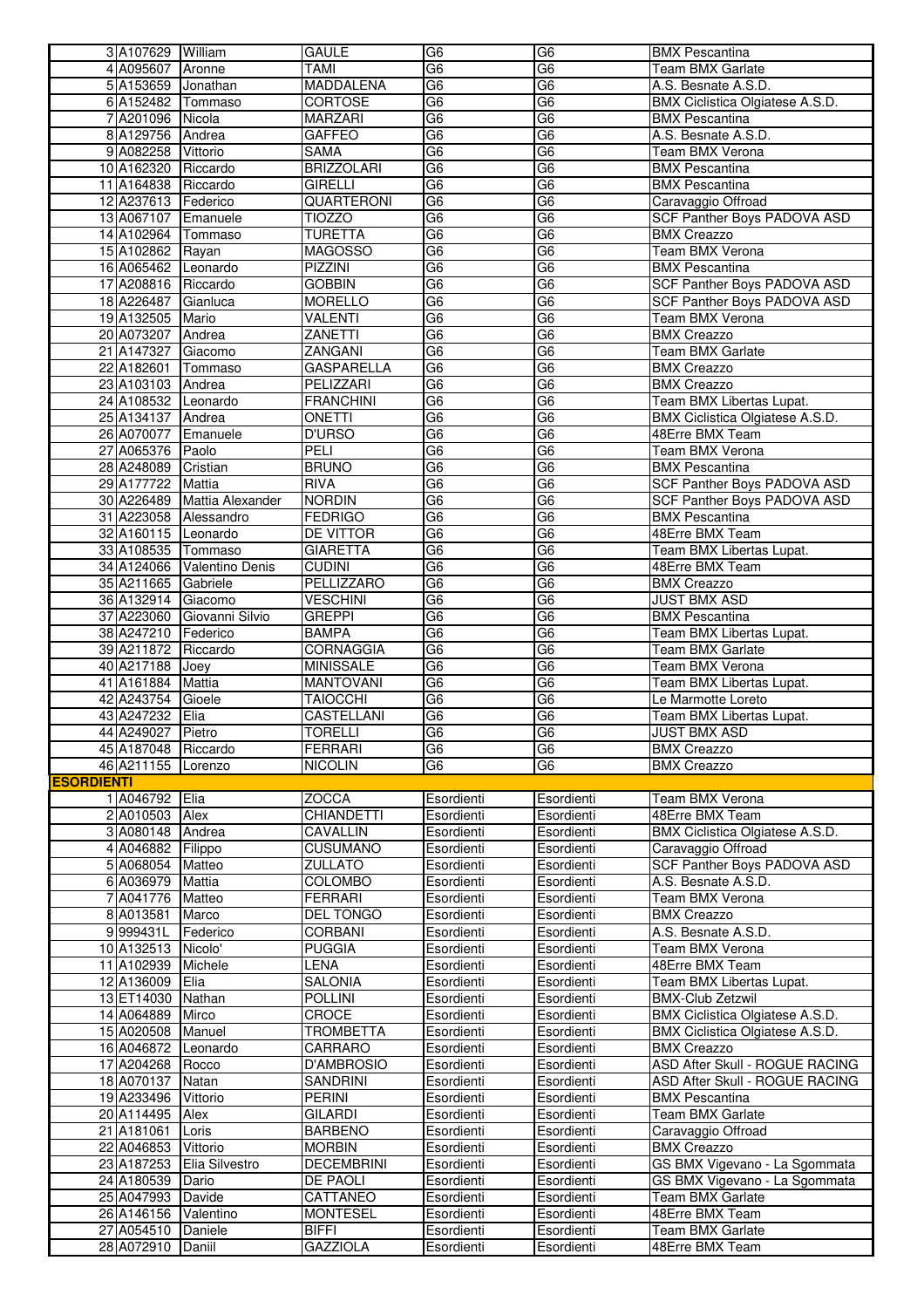|                | 29 A046830 Michele       |                       | <b>FABRIS</b>                         | Esordienti                | Esordienti                | <b>BMX Creazzo</b>                                       |
|----------------|--------------------------|-----------------------|---------------------------------------|---------------------------|---------------------------|----------------------------------------------------------|
|                | 30 A056669               | Lorenzo               | <b>MATTEI</b>                         | Esordienti                | Esordienti                | <b>BMX Garda Trentino ASD</b>                            |
|                | 31 A092138               | Damiano               | <b>MANNUCCI</b>                       | Esordienti                | Esordienti                | SCF Panther Boys PADOVA ASD                              |
|                | 32 A136080               | <b>Luca</b>           | <b>RIDOLFI</b>                        | Esordienti                | Esordienti                | Team BMX Libertas Lupat.                                 |
|                | 33 A019249<br>34 A160486 | Nicolo'               | <b>GUARIGLIA</b><br><b>MARCHESINI</b> | Esordienti                | Esordienti<br>Esordienti  | BMX Ciclistica Olgiatese A.S.D.                          |
|                | 35 A102884               | Andrea<br>Alberto     | <b>MARINELLO</b>                      | Esordienti<br>Esordienti  | Esordienti                | Team BMX Verona<br>Team BMX Verona                       |
|                | 36 A124497               | Andrea Simone         | <b>SALETTI</b>                        | Esordienti                | Esordienti                | Caravaggio Offroad                                       |
|                | 37 A165073               | Mattia                | CAMPEDELLI                            | Esordienti                | Esordienti                | <b>BMX Pescantina</b>                                    |
|                | 38 A102860               | Gregorio              | <b>MOIOLA</b>                         | Esordienti                | Esordienti                | <b>BMX Pescantina</b>                                    |
|                | 39 A165077               | William               | <b>TORTORA</b>                        | Esordienti                | Esordienti                | <b>BMX</b> Pescantina                                    |
|                | 40 A181426               | Giovanni              | <b>BONIZZI</b>                        | Esordienti                | Esordienti                | Caravaggio Offroad                                       |
|                | 41 A102902               | Mattia                | <b>PASSERINI</b>                      | Esordienti                | Esordienti                | GS BMX Vigevano - La Sgommata                            |
|                | 42 A073412               | Sebastian             | <b>CENSI</b>                          | Esordienti                | Esordienti                | <b>BMX Creazzo</b>                                       |
|                | 43 A073599               | Leonardo              | CAODURO                               | Esordienti                | Esordienti                | <b>BMX Creazzo</b>                                       |
|                | 44 A073371               | Alberto               | RITARDATI                             | Esordienti                | Esordienti                | <b>BMX</b> Creazzo                                       |
|                | 45 A187251               | Davide                | <b>BASCIANO</b>                       | Esordienti                | Esordienti                | GS BMX Vigevano - La Sgommata                            |
|                | 46 A132511               | Marcello              | <b>FERRARESE</b>                      | Esordienti                | Esordienti                | Team BMX Verona                                          |
|                | 47 A073320               | Leonardo<br>Nicola    | <b>MAGRIN</b>                         | Esordienti                | Esordienti                | <b>BMX Creazzo</b>                                       |
|                | 48 A093126<br>49 A041521 | Davide                | <b>FORZAN</b><br><b>RECCHIA</b>       | Esordienti<br>Esordienti  | Esordienti<br>Esordienti  | SCF Panther Boys PADOVA ASD<br>Team BMX Libertas Lupat.  |
|                | 50 A207652               | Ercole                | COMPAGNONI                            | Esordienti                | Esordienti                | BMX Ciclistica Olgiatese A.S.D.                          |
|                | 51 A226453               | Kristian              | PITTARELLO                            | Esordienti                | Esordienti                | SCF Panther Boys PADOVA ASD                              |
|                | 52 A221343               | Thomas                | <b>BILANCETTI</b>                     | Esordienti                | Esordienti                | <b>BMX Pescantina</b>                                    |
|                | 53 A108542               | Cesare                | <b>PATUZZO</b>                        | Esordienti                | Esordienti                | Team BMX Libertas Lupat.                                 |
|                | 54 A210246               | Alessandro            | <b>AMBROSINI</b>                      | Esordienti                | Esordienti                | Team BMX Libertas Lupat.                                 |
|                | 55 A206442               | Ettore                | PIGLIAUTILE                           | Esordienti                | Esordienti                | <b>JUST BMX ASD</b>                                      |
|                | 56 A239631               | Elisa                 | <b>MAGNI</b>                          | Esordienti                | Donne Esordienti          | Team BMX Garlate                                         |
|                | 57 A115129               | Luca                  | <b>CAVIGLIANO</b>                     | Esordienti                | Esordienti                | GS BMX Vigevano - La Sgommata                            |
|                | 58 A262635               | Andrea                | <b>SCHIAVON</b>                       | Esordienti                | Esordienti                | SCF Panther Boys PADOVA ASD                              |
|                | 59 A174847               | Giorgio               | VALSECCHI                             | Esordienti                | Esordienti                | Team BMX Garlate                                         |
|                | 60 A207631               | Mattia                | <b>GIARDINI</b>                       | Esordienti                | Esordienti                | BMX Ciclistica Olgiatese A.S.D.                          |
|                | 61 A247201               | Leonardo              | CALOI                                 | Esordienti                | Esordienti                | Team BMX Libertas Lupat.                                 |
|                | 62 A192417               | <b>Mattia</b>         | <b>LIONELLO</b>                       | Esordienti                | Esordienti                | SCF Panther Boys PADOVA ASD                              |
| <b>ALLIEVI</b> | 63 A095543               | Malco                 | DALLA VECCHIA                         | Esordienti                | Esordienti                | SCF Panther Boys PADOVA ASD                              |
|                | 1 A007895                | Alessandro            | <b>BIELLI</b>                         | <b>Allievi</b>            | <b>Allievi</b>            | BMX Ciclistica Olgiatese A.S.D.                          |
|                | 2 A010260                | Filippo               | <b>FABRIS</b>                         | <b>Allievi</b>            | <b>Allievi</b>            | <b>BMX Creazzo</b>                                       |
|                |                          |                       |                                       |                           |                           |                                                          |
|                |                          |                       |                                       |                           |                           |                                                          |
|                | 3 A008012                | Federico<br>Sebastian | <b>PASA</b><br><b>BRIOSI</b>          | <b>Allievi</b><br>Allievi | <b>Allievi</b>            | Maikun Factory Team ASD<br><b>BMX Garda Trentino ASD</b> |
|                | 4 A072347<br>5 999158A   | Lorenzo               | <b>FENDONI</b>                        | Allievi                   | <b>Allievi</b><br>Allievi | BMX Ciclistica Olgiatese A.S.D.                          |
|                | 6 A000884                | Giulio                | <b>SEMPERBONI</b>                     | <b>Allievi</b>            | <b>Allievi</b>            | Team BMX Libertas Lupat.                                 |
|                | 7 A073361                | Luigi                 | <b>VICENTINI</b>                      | Allievi                   | Allievi                   | Team BMX Verona                                          |
|                | 8810456T                 | Thomas                | LIGABO'                               | Allievi                   | <b>Allievi</b>            | Team BMX Libertas Lupat.                                 |
|                | 9970740T                 | Elia                  | PELIZZA                               | Allievi                   | Allievi                   | <b>BMX Creazzo</b>                                       |
|                | 10 A062268               | Matteo                | <b>BRAVI</b>                          | <b>Allievi</b>            | <b>Allievi</b>            | Team BMX Garlate                                         |
|                | 11 A068733               | Nicola                | <b>NICOLACI</b>                       | Allievi                   | Allievi                   | <b>BMX Garda Trentino ASD</b>                            |
|                | 12 A025557               | Federico              | <b>BOCIAN</b>                         | Allievi                   | Allievi                   | <b>BMX Garda Trentino ASD</b>                            |
|                | 13 A006702               | Filippo               | SERGIACOMI                            | <b>Allievi</b>            | Allievi                   | <b>BMX Garda Trentino ASD</b>                            |
|                | 14 A017518               | Manuel                | <b>BIANCHI</b>                        | <b>Allievi</b>            | <b>Allievi</b><br>Allievi | <b>BMX Pescantina</b><br><b>BMX Pescantina</b>           |
|                | 15 A107630<br>16 A092134 | Francesco<br>Tommaso  | <b>RIGHETTI</b><br><b>MARINI</b>      | Allievi<br><b>Allievi</b> | Allievi                   | SCF Panther Boys PADOVA ASD                              |
|                | 17 A009887               | Mattia                | <b>GRIGOLETTO</b>                     | Allievi                   | Allievi                   | SCF Panther Boys PADOVA ASD                              |
|                | 18835234R                | Marco                 | CANOVA                                | <b>Allievi</b>            | <b>Allievi</b>            | <b>BMX Creazzo</b>                                       |
|                | 19807455U                | Luca                  | AGAZZI                                | Allievi                   | Allievi                   | Team BMX Libertas Lupat.                                 |
|                | 20 A158577               | Ivan                  | <b>CHIAPPO</b>                        | <b>Allievi</b>            | <b>Allievi</b>            | 48Erre BMX Team                                          |
|                | 21810037J                | Tommaso               | <b>MURARI</b>                         | <b>Allievi</b>            | Allievi                   | <b>BMX</b> Pescantina                                    |
|                | 22 A079902               | Stefano               | <b>ARRIGONI</b>                       | Allievi                   | <b>Allievi</b>            | GS BMX Vigevano - La Sgommata                            |
|                | 23 A041520               | Zeno                  | <b>TEDIOLI</b>                        | Allievi                   | Allievi                   | Team BMX Verona                                          |
|                | 24 A080147               | Thomas                | CATTANEO                              | Allievi                   | Allievi                   | BMX Ciclistica Olgiatese A.S.D.                          |
|                | 25 A160693               | Valerio               | CRAVA                                 | Allievi                   | Allievi                   | GS BMX Vigevano - La Sgommata                            |
|                | 26 A164791               | Nievo                 | <b>BONAFINI</b>                       | Allievi                   | Allievi                   | <b>BMX Pescantina</b>                                    |
|                | 27 A177222               | Alessandro            | POZZA                                 | Allievi                   | Allievi                   | SCF Panther Boys PADOVA ASD                              |
|                | 28 A010434               | Niccolo'              | <b>CIPRIANI</b>                       | <b>Allievi</b>            | <b>Allievi</b>            | Team BMX Libertas Lupat.                                 |
|                | 29 A099174<br>30 794205C | Christian<br>Jacopo   | <b>BRUSADELLI</b><br><b>MIDALI</b>    | Allievi<br><b>Allievi</b> | Allievi<br><b>Allievi</b> | BMX Ciclistica Olgiatese A.S.D.<br>Caravaggio Offroad    |
|                | 31 A031821               | Ruben                 | <b>GALLINA</b>                        | Allievi                   | Allievi                   | <b>SCF Panther Boys PADOVA ASD</b>                       |
|                | 32 A186182               | Francesco             | DEL PAPA                              | <b>Allievi</b>            | <b>Allievi</b>            | <b>BMX Creazzo</b>                                       |
|                | 33 A099749               | Mattia                | SANVIDO                               | Allievi                   | Allievi                   | <b>BMX Creazzo</b>                                       |
|                | 34 A073583               | Riccardo              | <b>BULGHERONI</b>                     | Allievi                   | Allievi                   | BMX Ciclistica Olgiatese A.S.D.                          |
|                | 35 A006718               | Alessio               | <b>FUSARI</b>                         | Allievi                   | Allievi                   | Team BMX Libertas Lupat.                                 |
|                | 36 A243612<br>37814613Q  | Levi<br>Lorenzo       | <b>RIGO</b><br><b>D'URSO</b>          | Allievi<br>Allievi        | Allievi<br>Allievi        | Team BMX Verona<br>48Erre BMX Team                       |